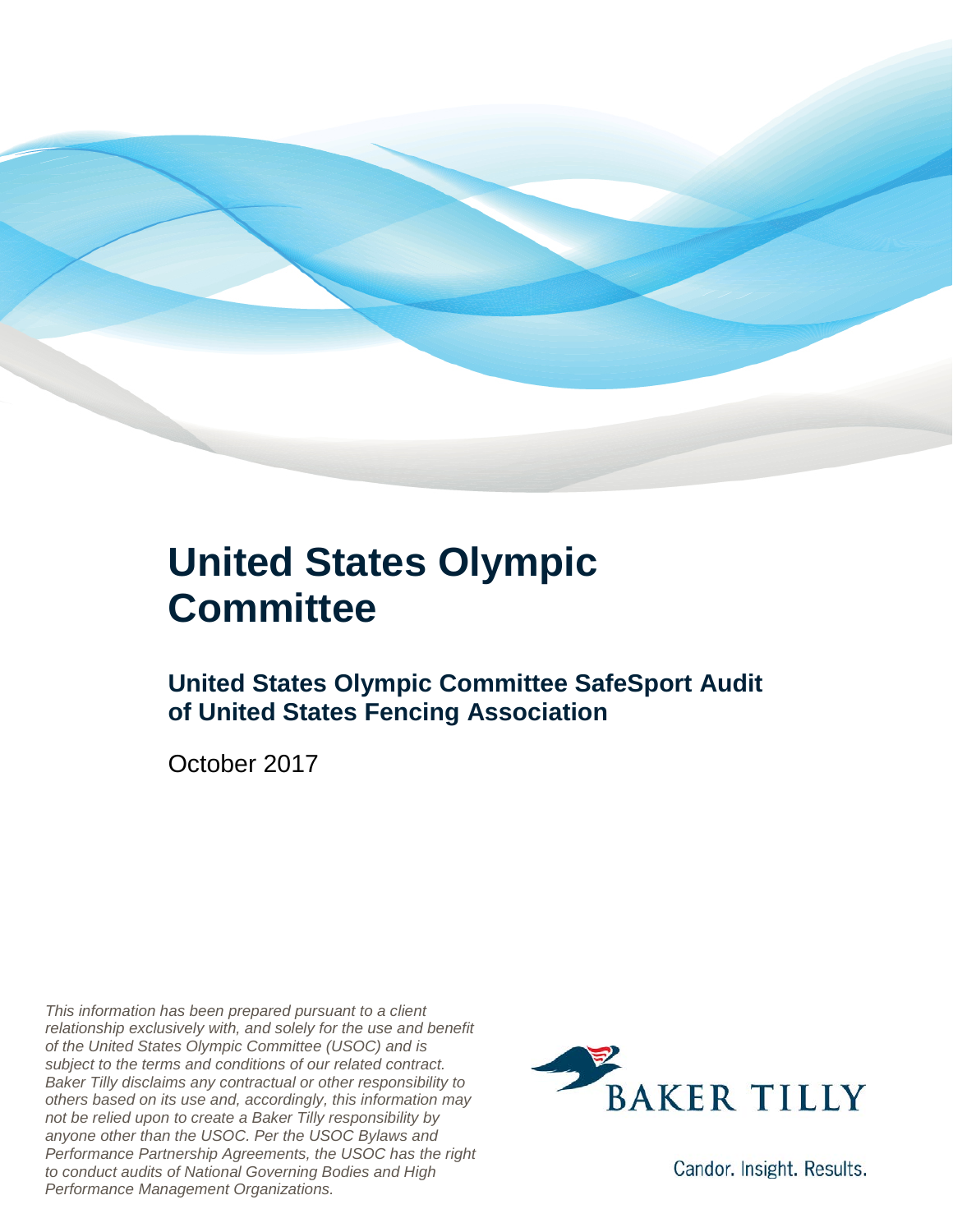

Candor. Insight. Results.

#### **Contents [UNITED STATES OLYMPIC COMMITTEE SAFESPORT AUDIT OF](#page-2-0)  [UNITED STATES FENCING ASSOCIATION..............................................3](#page-2-0) [EXECUTIVE SUMMARY..............................................................................4](#page-3-0)** SUMMARY OBSERVATIONS [.......................................................................4](#page-3-1) BACKGROUND AND APPROACH [...............................................................4](#page-3-2) **[DETAILED REPORT....................................................................................6](#page-5-0) REPORT APPENDICES [..............................................................................9](#page-8-0) [APPENDIX A: DOCUMENTS REVIEWED................................................10](#page-9-0) [APPENDIX B: PERSONNEL INTERVIEWED...........................................11](#page-10-0)**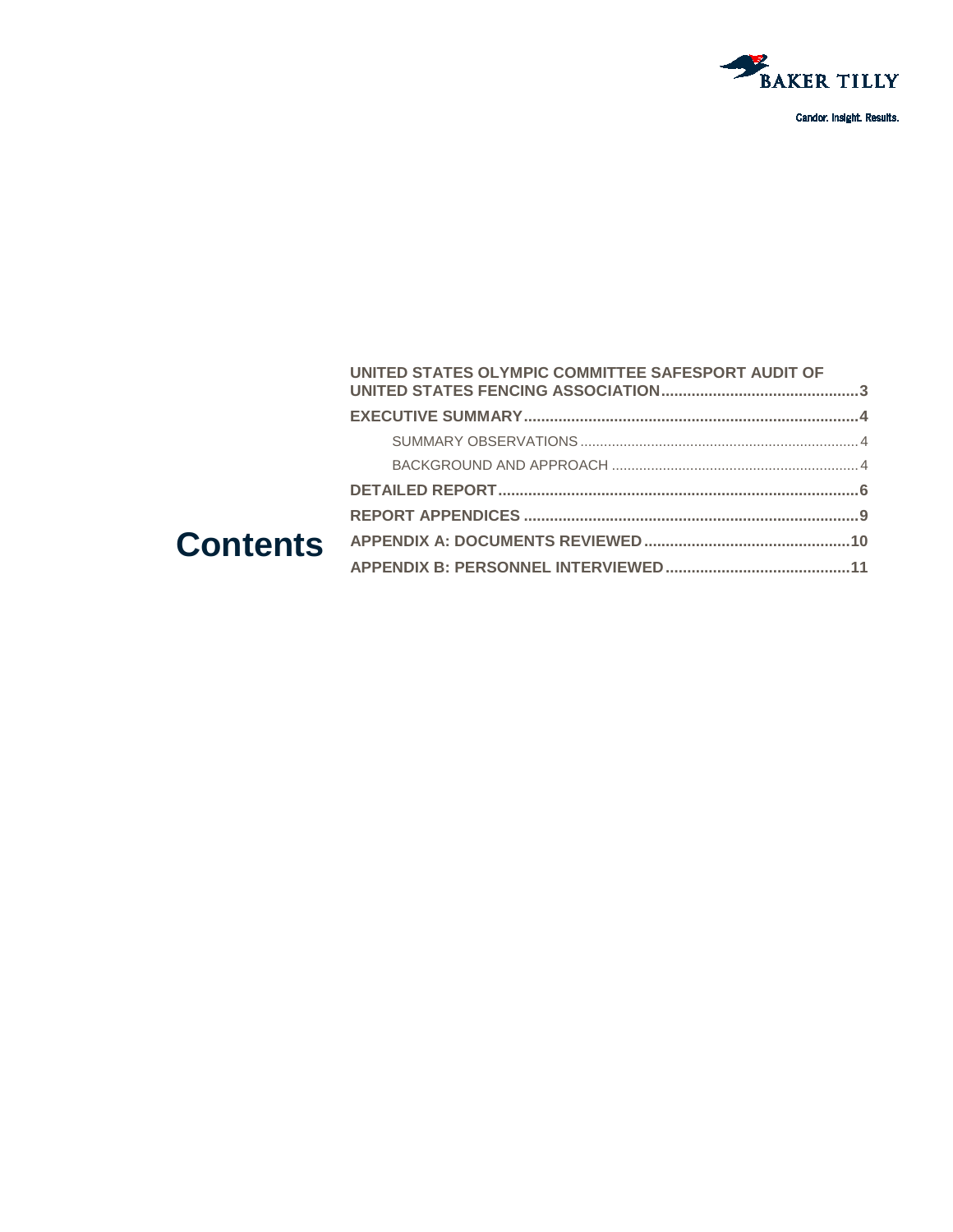

j

United States Olympic Committee USOC SafeSport Audit of United States Fencing Association

## <span id="page-2-0"></span>**United States Olympic Committee SafeSport Audit of United States Fencing Association[1](#page-2-1)**

<span id="page-2-1"></span><sup>1</sup> To consider the report in its entirety, please refer also to the detailed management response that will appear here [\[Governance Documents\]](https://www.teamusa.org/Footer/Legal/Governance-Documents) within 90 days of the date of this report.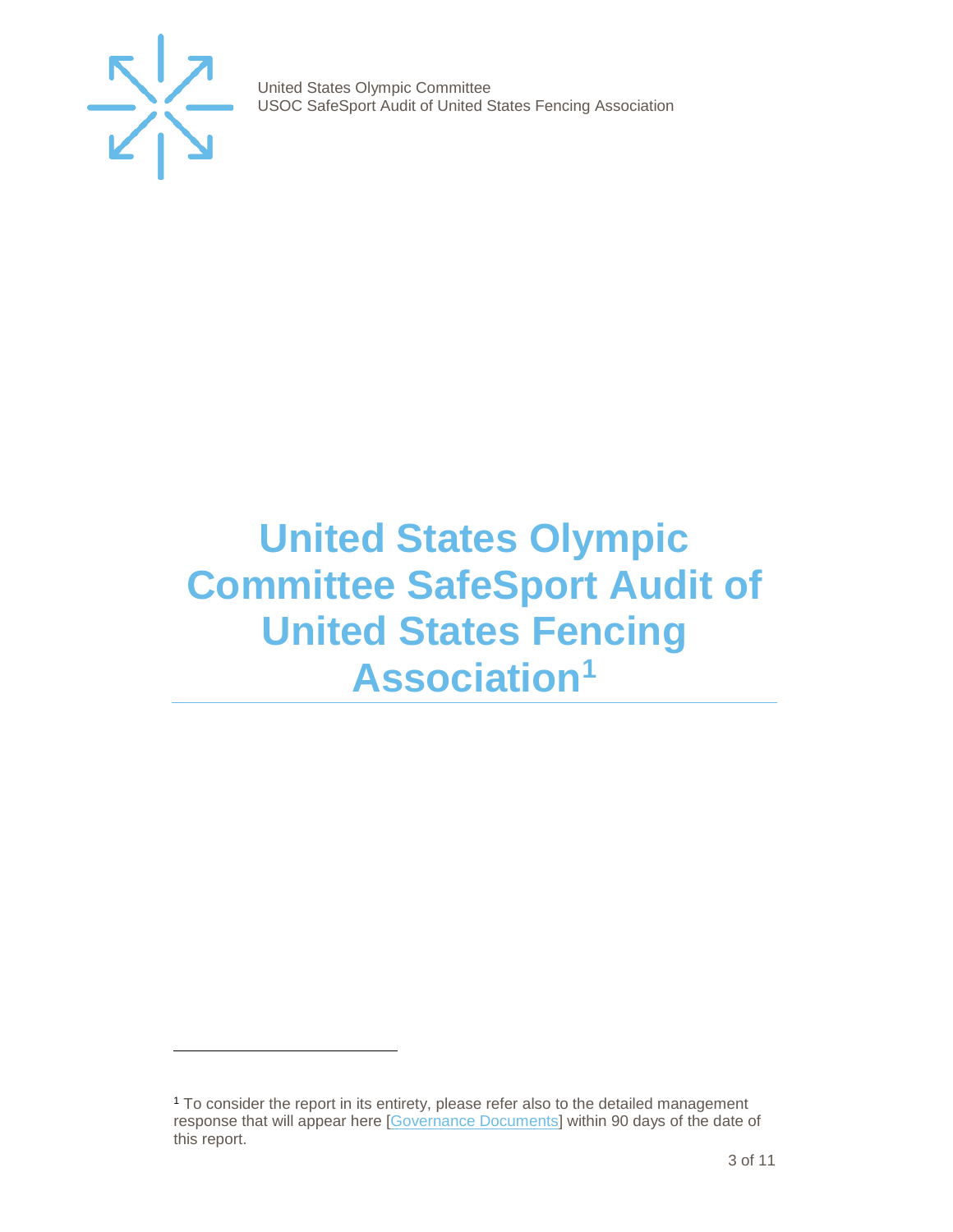

## **Executive Summar**

### <span id="page-3-1"></span><span id="page-3-0"></span>**Summary Observations**

It shall be the policy of the United States Olympic Committee (USOC) that each National Governing Body (NGBs) adopt a Minimum Standards Policy for Athlete Safety Programs (Athlete Safety Standards) by December 31, 2013[2](#page-3-3).

We noted the following opportunities to enhance the design of United States Fencing Association's compliance with the Athlete Safety Standards:

- > **Athlete Safety Standards - Application of the SafeSport Policy (Minors)** – United States Fencing Association's policy states, "All USA Fencing officials for sanctioned events that will have direct access to minor participants shall be screened through the Professional Member program," and "All USA Fencing sanctioned event volunteers that will have direct access to minor participants shall be screened through the Professional Member program." United States Fencing Association's application of this policy is inconsistent with the requirements listed in the Athlete Safety Standards and may be focused too narrowly on minors. The Athlete Safety Standards do not limit these activities to include only minors.
- > **Athlete Safety Standards - Application of the SafeSport Policy** United States Fencing Association's SafeSport-related documentation and administrative materials does not specifically indicate that the overall policy applies to athletes designated for the USADA registered testing pool.

### <span id="page-3-2"></span>**Background and Approach**

j

USOC engaged Baker Tilly Virchow Krause (Baker Tilly), to assist the USOC in the completion of SafeSport audits, to assess compliance with SafeSport policies and procedures at the USOC and all of its NGBs and High Performance Management Organizations (HPMOs).

Baker Tilly performed a review of United States Fencing Association to evaluate compliance with the Athlete Safety Standards. The following activities were performed for this review of United States Fencing Association:

- Developed and executed an audit program that included:
	- Holding a virtual entrance meeting to discuss and document United States Fencing Association's SafeSport program and processes.
	- Selecting a sample of 10 from the required individuals to ensure a background check was performed and education and training was completed. See **Appendix A** for a list of documents reviewed.

<span id="page-3-3"></span><sup>2</sup> Effective June 20, 2017 the USOC replaced the Athlete Safety Standards with the NGB Athlete Safety Policy. Due to the timing of this audit, fieldwork was performed in accordance with the Athlete Safety Standards.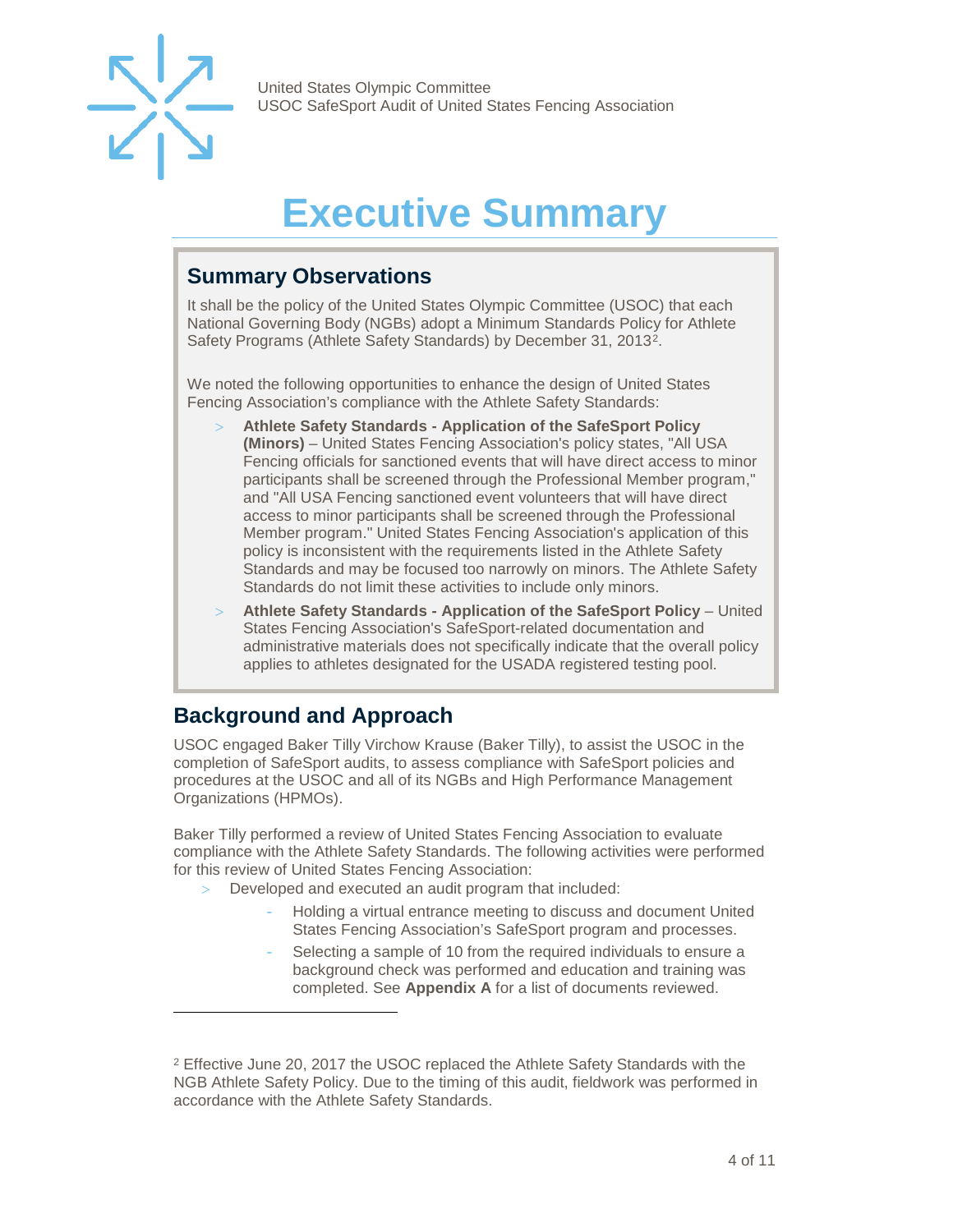

- Reviewing United States Fencing Association's athlete safety policy and determining whether the following was addressed:
	- Required misconduct is prohibited and defined;
	- **Reporting procedures are documented; and**
	- The grievance process is documented and complies with Athlete Safety Standards.
- Identifying which individuals are required to undergo a criminal background check and complete education and training.
- > Conducted a virtual exit meeting, if requested, following delivery of the draft report, to discuss audit findings and recommendation(s) with United States Fencing Association. See **Appendix B** for a list of individuals interviewed.
- > Identified specific observations and recommendations regarding opportunities to enhance compliance with Athlete Safety Standards. Observations include the following attributes: criteria, condition, cause, effect and recommendation, as set out in the International Professional Practices Framework (IPPF) Standards and Practice Advisory 2410-1.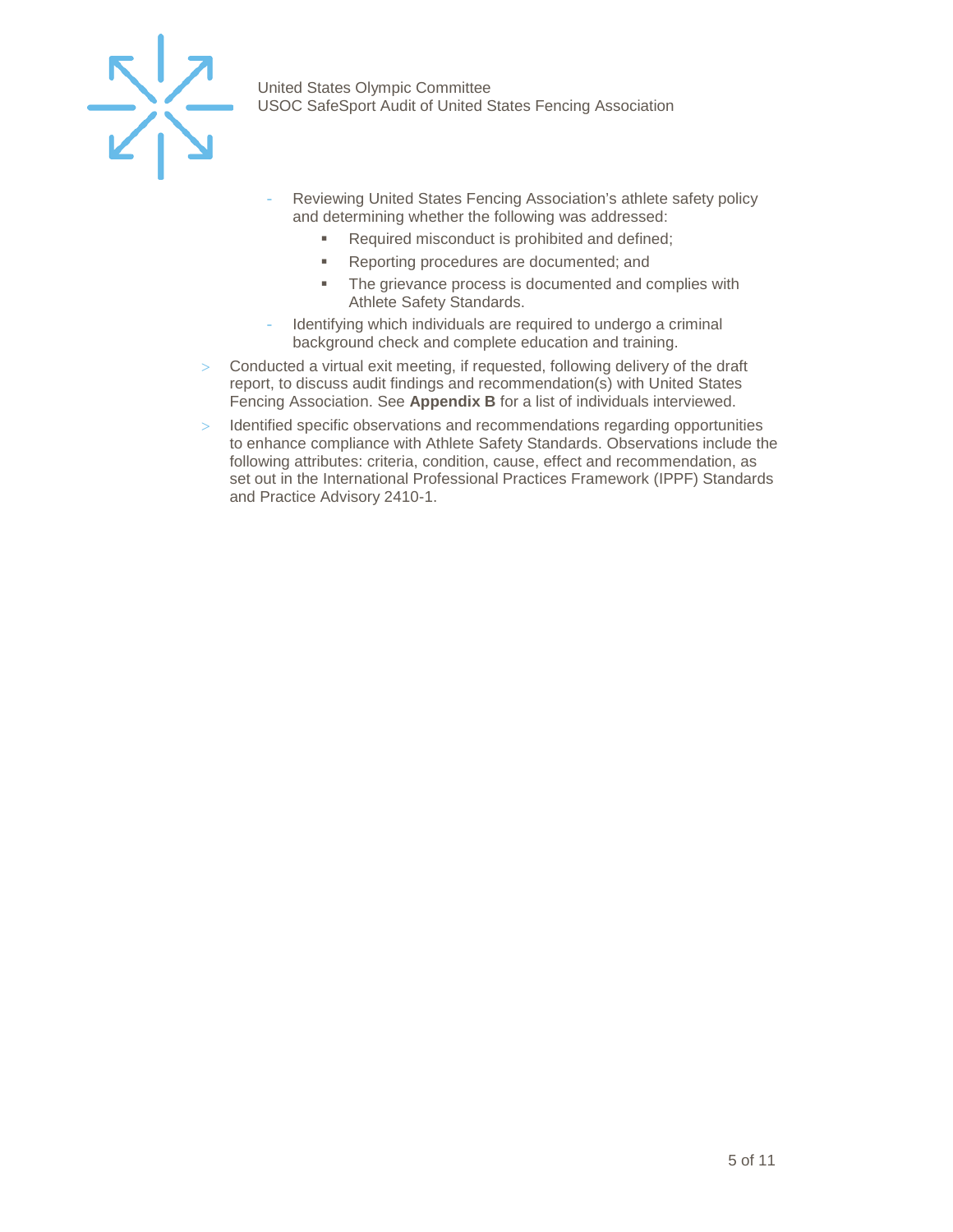

## **Detailed Report**

<span id="page-5-0"></span>The tables below represent opportunities to enhance the design and effectiveness of United States Fencing Association's compliance with the Athlete Safety Standards.

| 1. Athlete Safety Standards - Application of the SafeSport Policy (Minors) |                                                                                                                                                                                                                                                                                                                                                                                                                                                                                                                                                                                                                                                                                            |  |
|----------------------------------------------------------------------------|--------------------------------------------------------------------------------------------------------------------------------------------------------------------------------------------------------------------------------------------------------------------------------------------------------------------------------------------------------------------------------------------------------------------------------------------------------------------------------------------------------------------------------------------------------------------------------------------------------------------------------------------------------------------------------------------|--|
| <b>Criteria</b>                                                            | The Athlete Safety Standards state each NGB/HPMO shall<br>require criminal background checks and education and<br>training for those individuals it formally authorizes, approves,<br>or appoints (a) to a position of authority over, or (b) to have<br>frequent contact with athletes.                                                                                                                                                                                                                                                                                                                                                                                                   |  |
| <b>Condition</b>                                                           | United States Fencing Association's policy states, "All USA<br>Fencing officials for sanctioned events that will have direct<br>access to minor participants shall be screened through the<br>Professional Member program," and "All USA Fencing<br>sanctioned event volunteers that will have direct access to<br>minor participants shall be screened through the Professional<br>Member program." United States Fencing Association's<br>application of this policy is inconsistent with the requirements<br>listed in the Athlete Safety Standards and may be focused<br>too narrowly on minors. The Athlete Safety Standards do not<br>limit these activities to include only minors. |  |
| Cause                                                                      | United States Fencing Association may not have updated its<br>SafeSport-related documentation and administrative<br>materials to align with requirements in the Athlete Safety<br>Standards.                                                                                                                                                                                                                                                                                                                                                                                                                                                                                               |  |
|                                                                            | United States Fencing Association may not be in compliance<br>with Athlete Safety Standards. United States Fencing<br>Association must be in compliance with the Athlete Safety<br>Standards to be a member in good standing. Noncompliance<br>with the Athlete Safety Standards can result in disciplinary<br>action by the USOC including withdrawal of high<br>performance funding.                                                                                                                                                                                                                                                                                                     |  |
| <b>Effect</b>                                                              | Additionally, stakeholders (e.g., coaches, staff, officials,<br>volunteers, etc.) may not know that criminal background<br>checks and education and training requirements apply to<br>them or be informed of SafeSport initiatives and the related<br>misconduct areas. Also, athletes may have contact with<br>individuals who are unaware of SafeSport misconduct and<br>the potential impact to athletes' well-being and/or have<br>contact with individuals who have a criminal history, which<br>could put athletes at SafeSport-related misconduct risk.                                                                                                                             |  |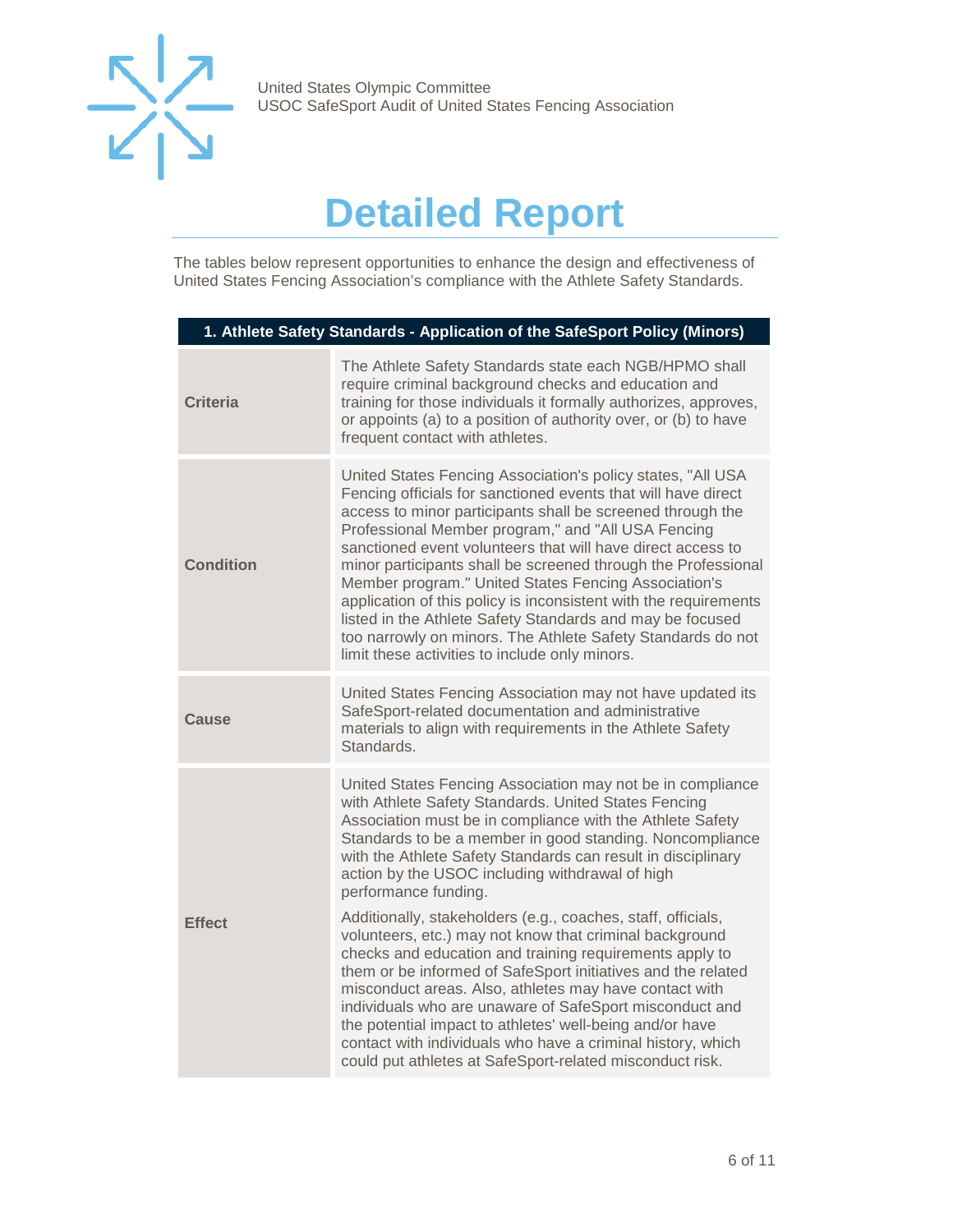

#### **1. Athlete Safety Standards - Application of the SafeSport Policy (Minors)**

| <b>Recommendation</b>         | United States Fencing Association must require that<br>individuals it formally authorizes, approves, or appoints (a) to<br>a position of authority over, or (b) to have frequent contact<br>with athletes complete criminal background checks and<br>education and training requirements in a timely manner and<br>before they have contact with athletes to provide assurance<br>that they are educated on the requirements of the Athlete<br>Safety Standards. Compliance with these requirements must<br>be completed within 90 days of receipt of the final audit<br>report. |  |
|-------------------------------|----------------------------------------------------------------------------------------------------------------------------------------------------------------------------------------------------------------------------------------------------------------------------------------------------------------------------------------------------------------------------------------------------------------------------------------------------------------------------------------------------------------------------------------------------------------------------------|--|
| <b>Management</b><br>response | We have amended the language of the USA Fencing Safe<br>Sport policy to be in compliance with the Athlete Safety<br>Standards by removing the word "minor" before participants<br>and/or athletes.                                                                                                                                                                                                                                                                                                                                                                               |  |
|                               | As a practical matter, USA Fencing has been enforcing the<br>policy for individuals who interact with athletes and<br>participants of all ages.                                                                                                                                                                                                                                                                                                                                                                                                                                  |  |

| 2. Athlete Safety Standards - Application of the SafeSport Policy |                                                                                                                                                                                                                                                                                                                                                                                            |  |
|-------------------------------------------------------------------|--------------------------------------------------------------------------------------------------------------------------------------------------------------------------------------------------------------------------------------------------------------------------------------------------------------------------------------------------------------------------------------------|--|
| <b>Criteria</b>                                                   | The Athlete Safety Standards state that the policy shall apply<br>to (1) NGB employees; (2) athletes the NGB designates for<br>the USADA required testing pool (RTP); and (3) individuals<br>the NGB formally authorizes, approves or appoints (a) to a<br>position of authority over, or (b) to have frequent contact with<br>athletes.                                                   |  |
| <b>Condition</b>                                                  | United States Fencing Association's SafeSport-related<br>documentation and administrative materials does not<br>specifically indicate that the overall policy applies to athletes<br>designated for the USADA registered testing pool.                                                                                                                                                     |  |
| Cause                                                             | United States Fencing Association may not have updated its<br>SafeSport-related documentation and administrative<br>materials to align with requirements in the Athlete Safety<br>Standards.                                                                                                                                                                                               |  |
| <b>Effect</b>                                                     | United States Fencing Association may not be in compliance<br>with the Athlete Safety Standards. United States Fencing<br>Association must be in compliance with the Athlete Safety<br>Standards to be a member in good standing. Noncompliance<br>with the Athlete Safety Standards can result in disciplinary<br>action by the USOC including withdrawal of high<br>performance funding. |  |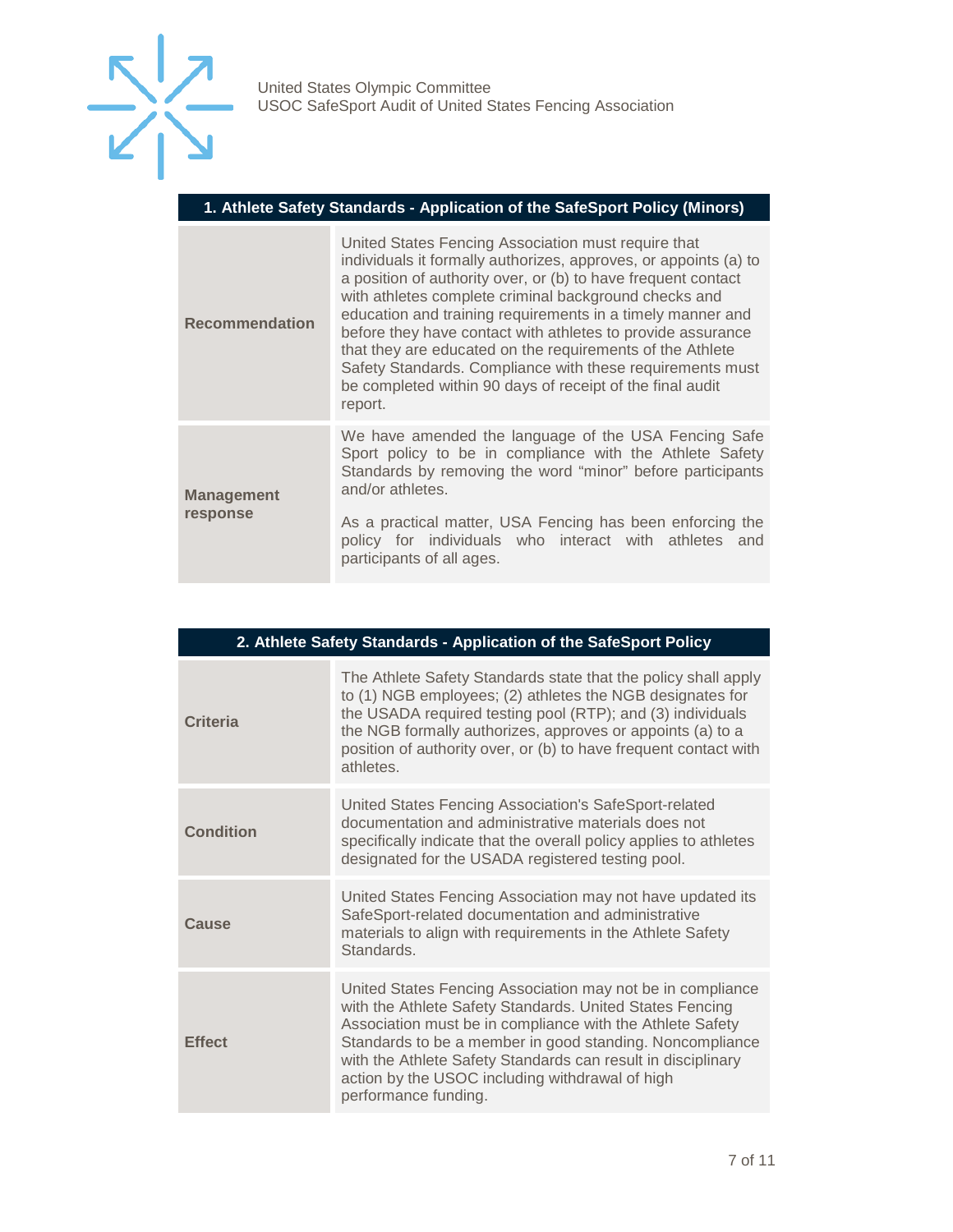

| 2. Athlete Safety Standards - Application of the SafeSport Policy |  |  |
|-------------------------------------------------------------------|--|--|
|-------------------------------------------------------------------|--|--|

|                               | Additionally, certain athletes may not be aware that they<br>must comply with SafeSport-related policies, processes, and<br>procedures.                                                                                                                                                                                                                                                          |  |
|-------------------------------|--------------------------------------------------------------------------------------------------------------------------------------------------------------------------------------------------------------------------------------------------------------------------------------------------------------------------------------------------------------------------------------------------|--|
| <b>Recommendation</b>         | United States Fencing Association must update their<br>SafeSport-related documentation and administrative<br>materials to include the policy applies to athletes the NGB<br>designates for the USADA required testing pool (RTP).<br>Compliance with these requirements must be completed<br>within 90 days of receipt of the final audit report.                                                |  |
|                               | For example, the following language could be used in place<br>of the current policy language, "The policy shall apply to (1)<br>NGB employees; (2) athletes the NGB designates for the<br>USADA required testing pool (RTP); and (3) individuals the<br>NGB formally authorizes, approves or appoints (a) to a<br>position of authority over, or (b) to have frequent contact with<br>athletes." |  |
| <b>Management</b><br>response | We have amended the language of the USA Fencing Safe<br>Sport policy to be in compliance with the Athlete Safety<br>Standards by specifically including "athletes the NGB<br>designates for the USADA required testing pool (RTP)".                                                                                                                                                              |  |
|                               | As a practical matter, USA Fencing has been enforcing the<br>policy including athletes that we designate for the USADA<br>required testing pool (RTP).                                                                                                                                                                                                                                           |  |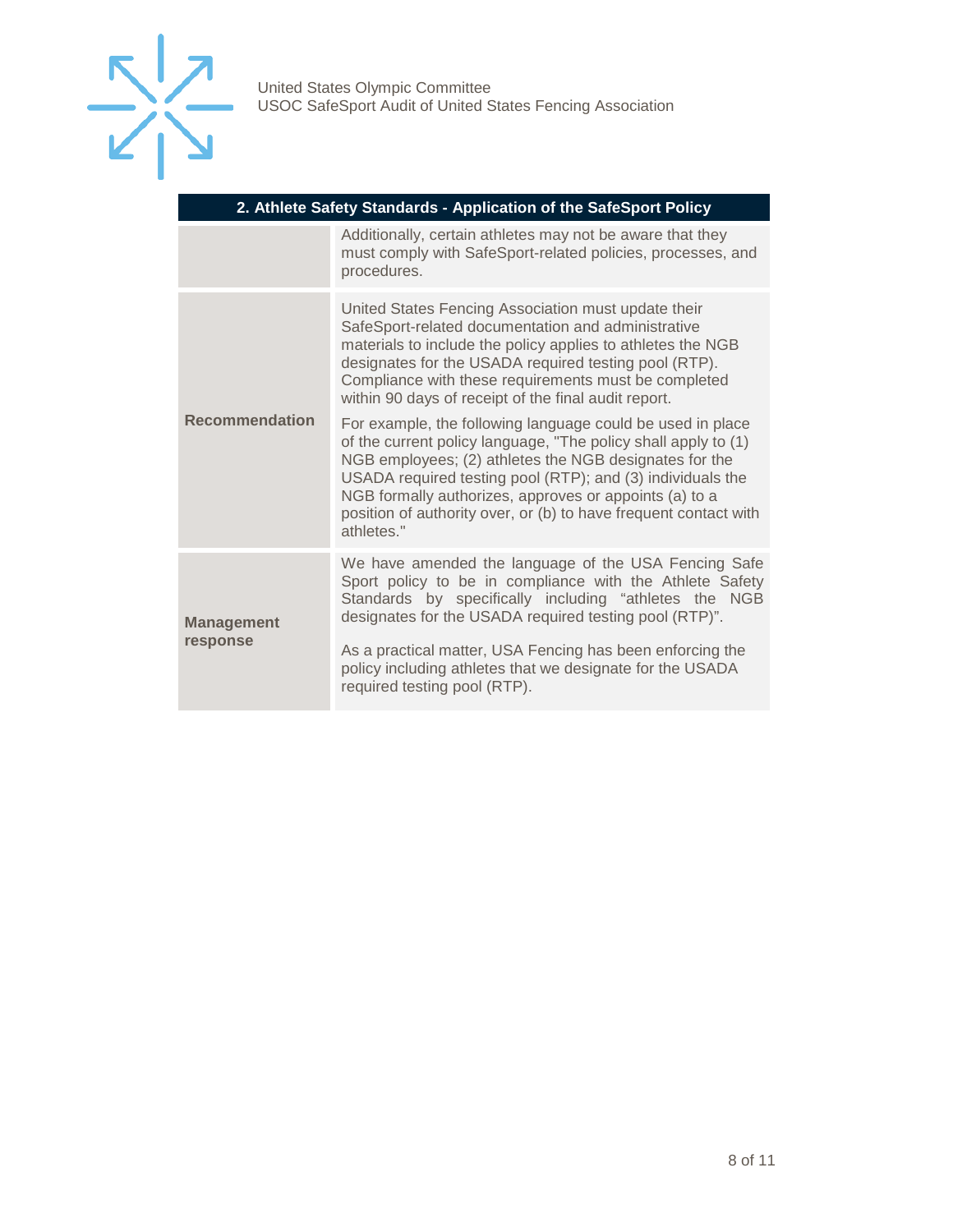

# <span id="page-8-0"></span>**Report Appendices**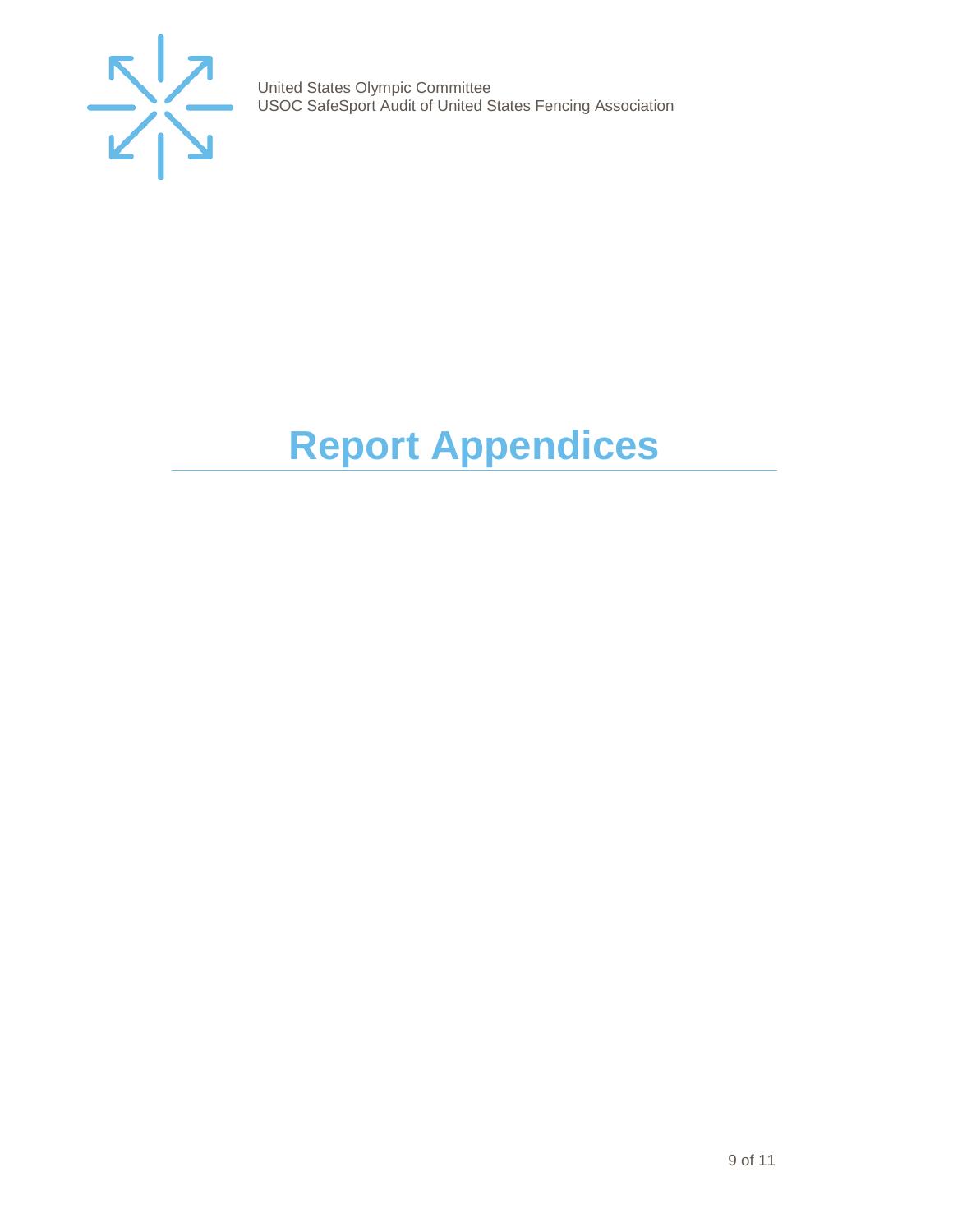

### <span id="page-9-0"></span>**Appendix A: Documents Reviewed**

We reviewed the following documents:

- > Athlete Safety Standards Program Questionnaire
- > Bylaws USA Fencing
- > "How to File a Report" USA Fencing SafeSport Reporting Form
- > Population listing of "required individuals" (i.e., covered individuals required to undergo background check and training)
- > USA Fencing Current Certification List
- > USA Fencing SafeSport Policy (July 17, 2013)